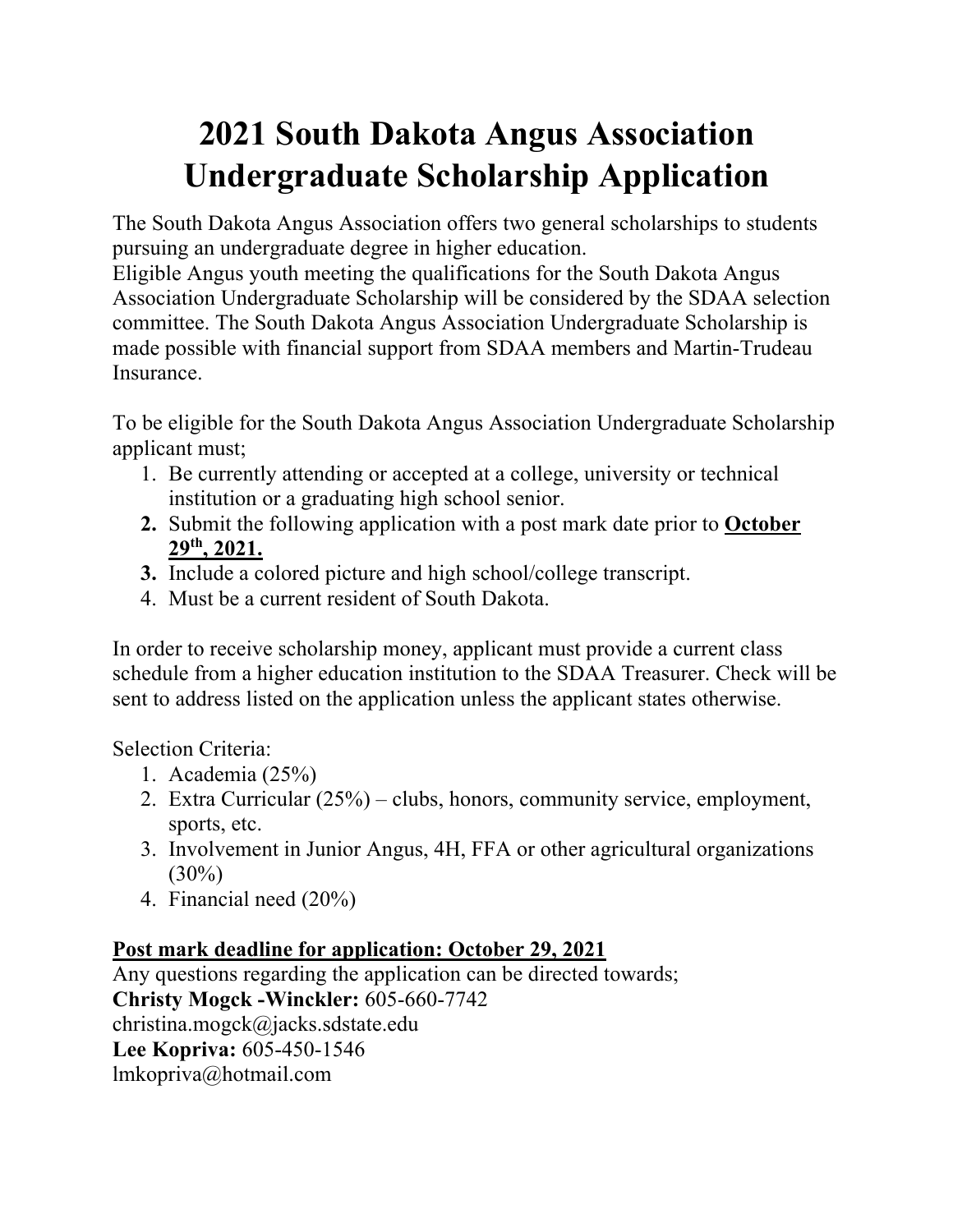# South Dakota Angus Association Undergraduate Scholarship Application

| CITY/STATE/ZIP CODE:                                            |  |
|-----------------------------------------------------------------|--|
| PHONE:                                                          |  |
|                                                                 |  |
| HIGH SCHOOL: _______________________GRADUATION YEAR: __________ |  |
| COLLEGE/UNIVERSITY/TECH INSTITUTE ATTENDING OR PLANNING         |  |
|                                                                 |  |
| ESTIMATED DATE OF COLLEGE GRADUATION: ___________               |  |
|                                                                 |  |

**The following portion will be given to the scholarship committee for reviewing and selection. Please do not list your name on following portion of application.**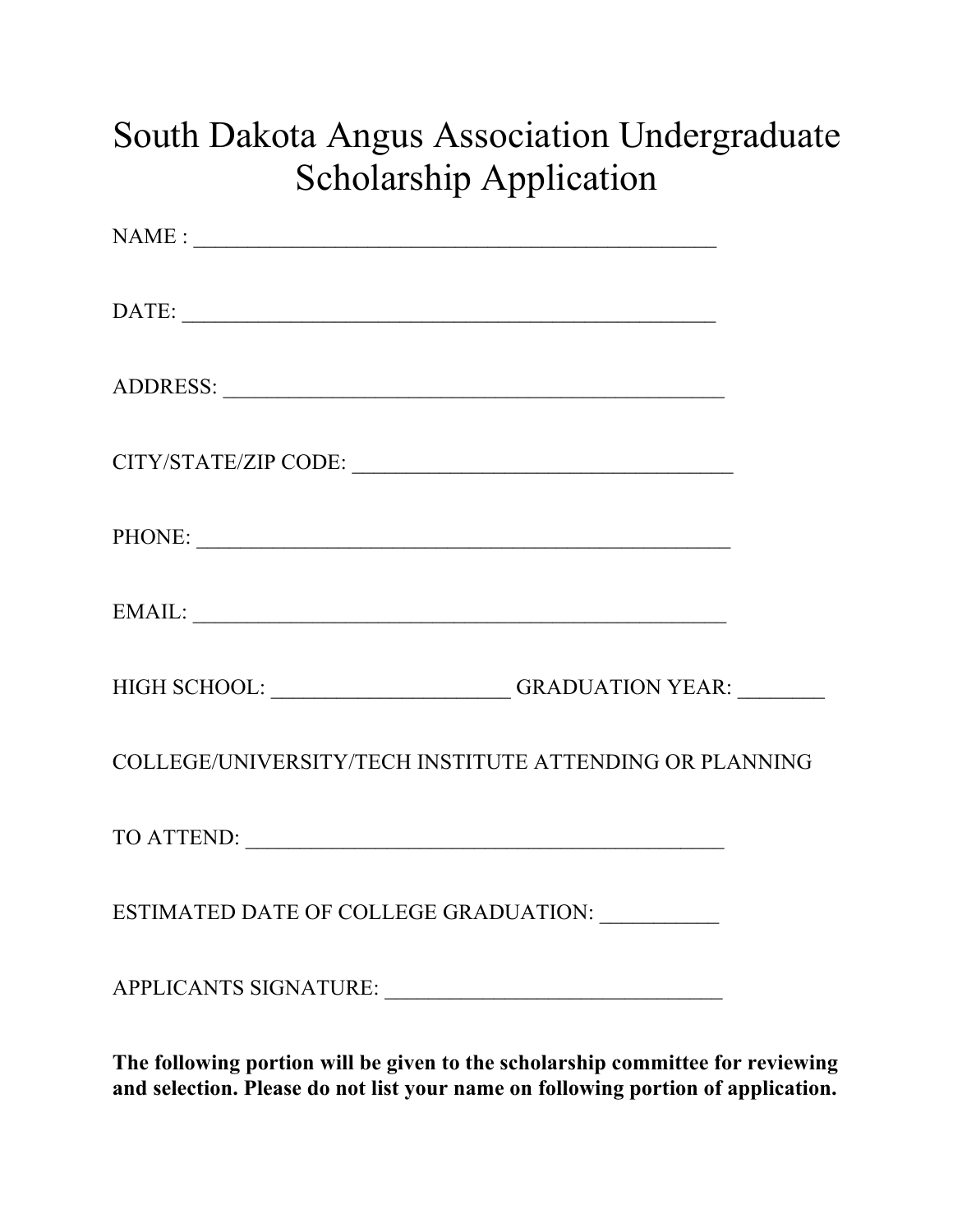**Academia:** 

CURRENT GRADE POINT AVERAGE: \_\_\_\_\_\_\_\_\_\_\_\_\_\_\_\_

ACT/SAT SCORE: \_\_\_\_\_\_\_\_\_\_\_\_\_\_\_\_\_

List of any academic rewards you have received.

**Extra-Curricular:** *(If needed, please use a separate sheet. Do not use back side of paper.)* EMPLOYMENT: YES \_\_\_ NO \_\_\_\_ If yes, where? \_\_\_\_\_\_\_\_\_\_\_\_\_\_\_\_\_\_\_\_\_\_

List all high school and/or college clubs and organizations and your involvement.

List community organizations or volunteer work you have participated in.

List of honors or awards you have received for leadership or character.